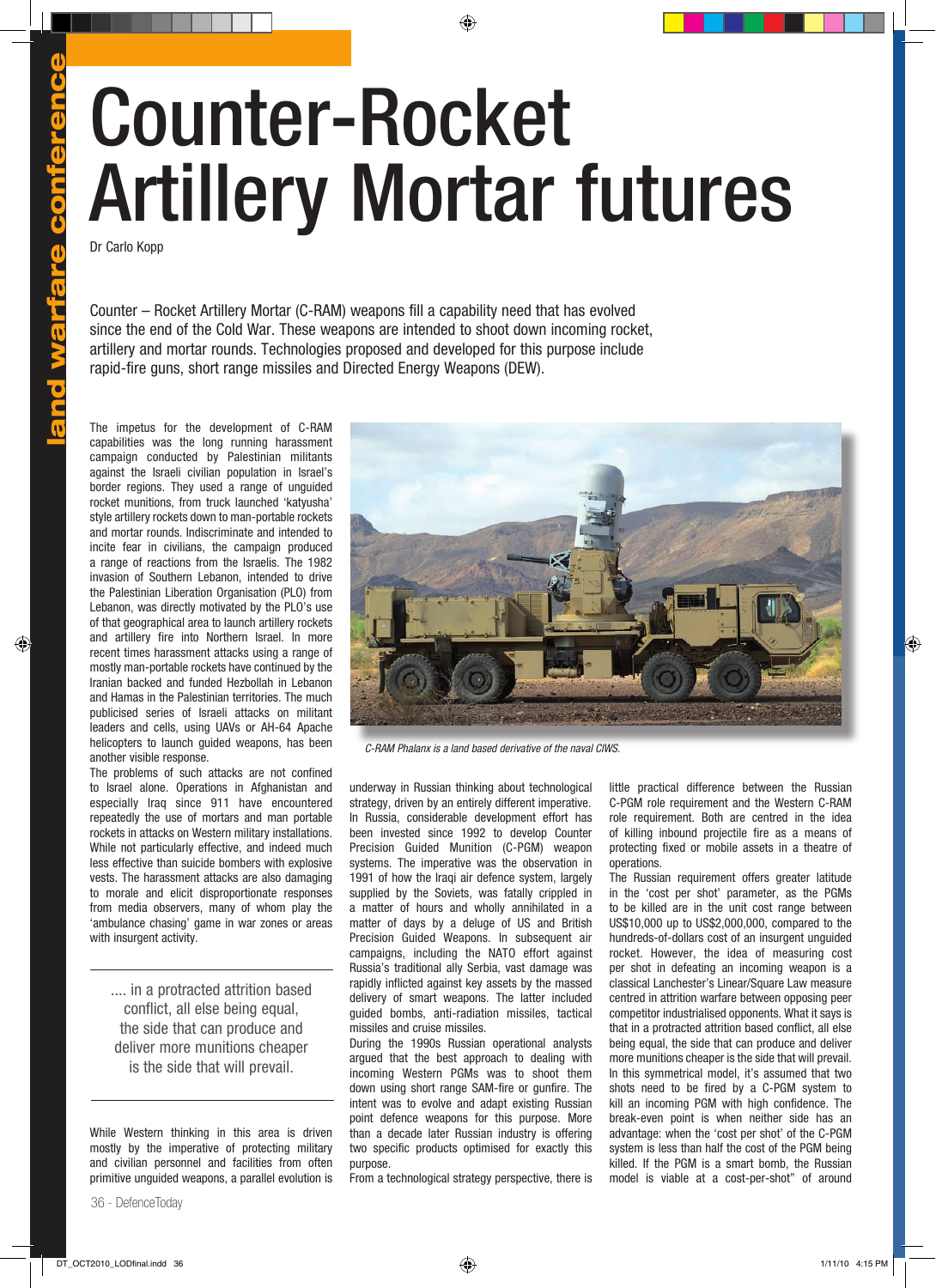

*Russian 96K6 Pantsyr S-1E C-PGM SPAAGM system. Russian 9A331MK Tor M2E C-PGM SAM system.*

US\$5000, whereas if the PGM is a top-end cruise missile, it would still be viable at a cost-per-shot of US\$1,000,000.

The symmetrical model for C-PGM operations has a built-in assumption, which is that the asset being defended justifies the procurement cost of a C-PGM system to defend it, and that the recurring maintenance, operating and expended munitions costs are justified to defend the asset. Multimillion dollar military installations, radar systems, long range SAM batteries, airfields hosting hundreds of millions of dollars in parked aircraft, military depots, warehouses, storage yards and ports are all targets that easily justify the cost of deploying a C-PGM or C-RAM system.

In counter-insurgency operations, which are inherently asymmetrical in nature, the Lanchestrian attrition economy logic often collapses, since it is exceedingly difficult to match the delivery cost of an opponent who gets much of his capability in the form of unpaid volunteer time, and foreign military aid from nations like Iran. The logic is then centred on the risk model, and this means in the simplest of terms "what is the damage I suffer if I do not defend this asset?" For unguided low-damageeffect man-portable projectiles, where the damage effect is often more psychological than material, even an objective and measurable assessment of damage can be difficult.

The only way in which the Lanchestrian attrition economy logic can be made to work for C-RAM in a COIN environment is when the cost per shot can be driven down to hundreds of dollars or less. That consideration has ended up becoming a driver in Western reasoning behind C-RAM system development, and the reason why electrically pumped High Energy Lasers (HEL) have become the favoured technology, as the recurring component of the cost per shot is the cost of the diesel fuel or aviation grade kerosene consumed to power the weapon system through the engagement. For a fixed installation feeding off the local electricity grid, this cost component boils down to the kilowatt-hours of grid electricity burned and recurring maintenance cost of a mains power converter if required.

In the longer term it is inevitable that Western C-RAM requirements and needs will become indistinguishable from Russian C-PGM requirements

and needs. This is for a number of good reasons. Western C-RAM systems will have to evolve capabilities to kill incoming PGMs. In part this reflects the reality that PGMs are no longer a weapons technology exclusive to Western nations, as Russia and China have exported and increasingly so will export a diverse range of PGMs into a globalised market. These range from land attack optimised air/sea/sub/land launched cruise missiles at the top end, through guided bombs,



down to guided artillery shells, mortar rounds and rockets at the bottom end. Any nation with the cash will be able to procure any quantity of guided munitions in a globalised market.

The disquiet that erupted recently when the Hezbollah insurgents employed a Chinese-built Iranian supplied guided anti-shipping missile launched off the back of a commercial 4WD against an Israeli gunboat is a significant development. Cave-dwelling AKM armed insurgents are not expected to shoot sophisticated high technology PGMs like anti-shipping missiles, yet they did.

In a long term globalised weapons market it will be impossible to prevent insurgents acquiring terminally guided mortar rounds and artillery rockets. With high accuracy these will become the weapon of choice for insurgents intent on standoff harassment attacks.

Western C-RAM systems will inevitably have to evolve to become equally effective against these PGMs, as they are effective against unguided munitions.

The flipside of this evolutionary process is the declining cost and increasing capability of PGMs, especially Western weapons which are being made smaller, smarter and more lethal, to permit single delivery systems to attack more aimpoints in a single delivery. Good examples are artillery rockets or cluster bombs dispensing multiple smart terminally guided submunitions, or fighter aircraft dropping eight GBU-39/B Small Diameter Bombs



*The Chinese LD-2000 SPAAGM, base on the Dutch 30 mm Goalkeeper, has considerable but yet to be fully developed potential as a C-RAM/C-PGM system. The LD-2000 has been integrated with a cloned Chinese TPQ-36 Counter Battery Radar.*

rather than the traditional pair of 1,000 lb or 2,000 lb smart bombs.

This evolutionary trend will inevitably drive Russian industry toward solutions and designs with minimal cost per shot, as has been observed in Western C-RAM evolution.

At some point the Western C-RAM and Russian C-PGM models will converge, as the requirements will drive designs into a similar cost per shot and target acquisition and tracking capability brackets. The subject of target acquisition and tracking capabilities in C-RAM versus C-PGM systems is also relevant.

For a typical C-RAM system the target is a subsonic or supersonic unguided projectile flying a simple ballistic trajectory. It is a relatively low signature target in the infrared and upper microwave radar bands. More than often only small numbers or single shots will be fired allowing reattack by the C-RAM weapon if the first attempt fails. The target is relatively slow and predictable in flightpath but physically small, making it hard to track accurately and hard to hit.

For a typical C-PGM system, the target is a subsonic or supersonic guided projectile apt to be flying a complex guided trajectory, possibly designed to



*The controversial Rafael Iron Dome C-RAM system is conceptually closest to the Russian Tor M2E, but optimised for C-RAM.*